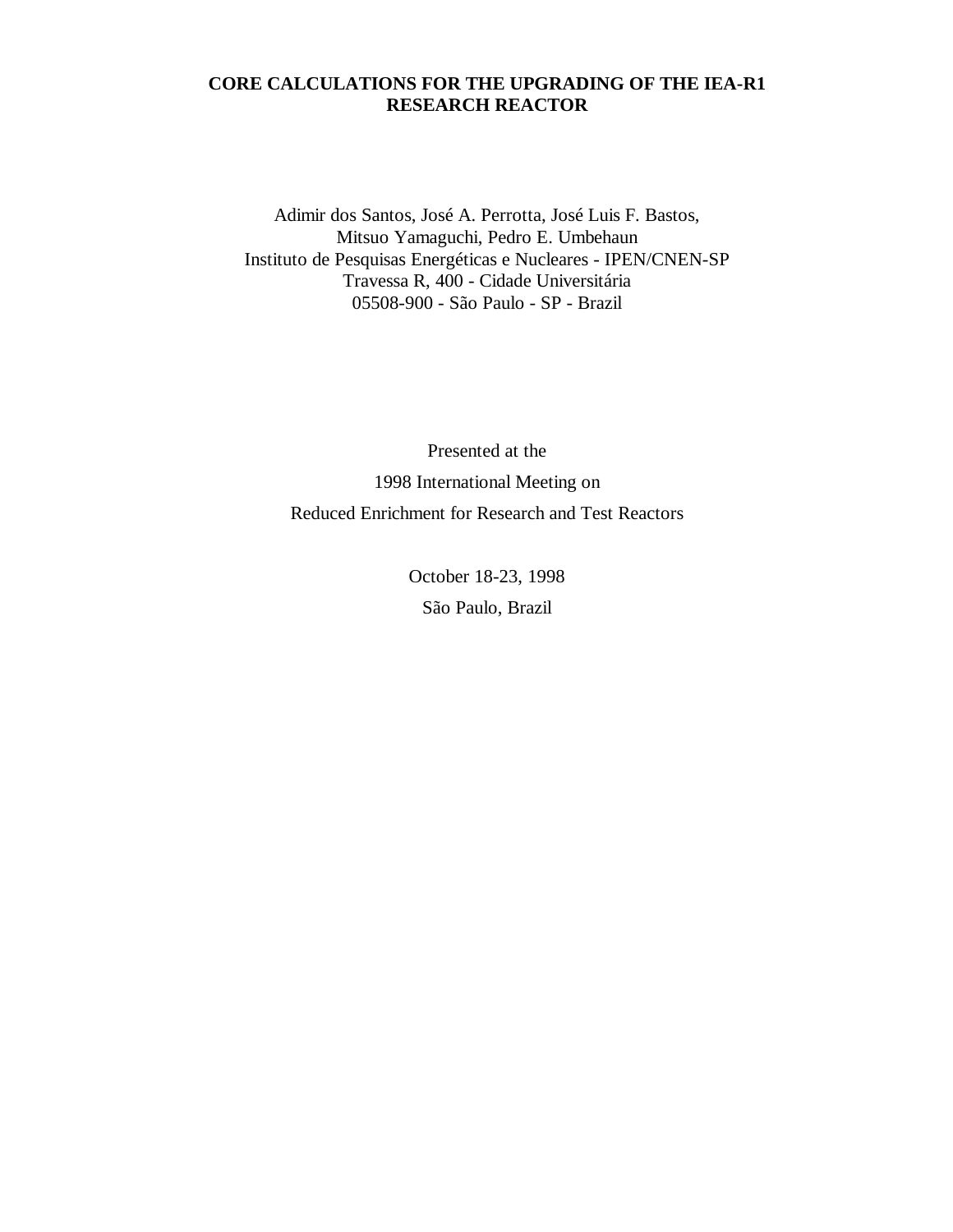## **CORE CALCULATIONS FOR THE UPGRADING OF THE IEA-R1 RESEARCH REACTOR**

Adimir dos Santos, José A. Perrotta, José Luis F. Bastos, Mitsuo Yamaguchi, Pedro E. Umbehaun Instituto de Pesquisas Energéticas e Nucleares - IPEN/CNEN-SP Travessa R, 400 - Cidade Universitária 05508-900 - São Paulo - SP - Brazil

### **ABSTRACT**

The IEA-R1 Research Reactor is a multipurpose reactor. It has been used for basic and applied research in the nuclear area, training and radioisotopes production since 1957. In 1995, the Instituto de Pesquisas Energeticas e Nucleares (IPEN/CNEN-SP) took the decision to modernize and upgrade the power from 2 to 5 MW and increase the operational cycle. This work presents the design requirements and the calculations effectuated to reach this goal.

#### **INTRODUCTION**

In 1995, in view of a favorable budget and the priorities given to the production of some useful radioisotopes, the Instituto de Pesquisas Energeticas e Nucleares (IPEN/CNEN-SP) took the decision to modernize and upgrade the power of the IEA-R1 reactor from 2 to 5 MW and increase its operational cycle from 8 h/day, 5 days a week to 120 h continuous per week. The IEA-R1 Research Reactor is a multipurpose reactor. It has been used for basic and applied research in nuclear area, training and also for radioisotopes production. At the new power level and operational strategy the IEA-R1 research reactor will become actually a radioisotope producer satisfying part of the demand for primary radioisotopes in Brazil. As a consequence of the increase of the level of neutron flux, other applications such NTD silicon production, neutron radiography and neutron activation analysis will have better performance.

To accomplish safety requirements, a set of actions was performed following the recommendations of the IAEA Safety Series 35 [1] applied to research reactors. Such actions consisted in the modernization of old systems, design of new ones, safety evaluations and licensing and elaboration of experimental/operational routines to be submitted and approved by the Safety Review Committee.

#### **FUEL ELEMENT DESIGN**

The conversion of IEA-R1 Reactor from HEU to LEU has started in late 1988 with the introduction of the first Brazilian made fuel element of  $U_3O_8$ -Al dispersion type with 1.9 gU/cm<sup>3</sup> [2]. The strategy was to substitute gradually the HEU fuel to LEU fuel. Having a heterogeneous core (HEU and LEU), the design decision was made to have identical geometry (plate thickness, width and pitch between plates) for both fuel assemblies, and to have the same quantity of  $^{235}$ U in the fuel plates (10 g /fuel plate; 180 g /fuel assembly). The conversion from HEU to LEU proceed up to 1997 when the reactor had to be fitted for the upgrade from 2 to 5 MW.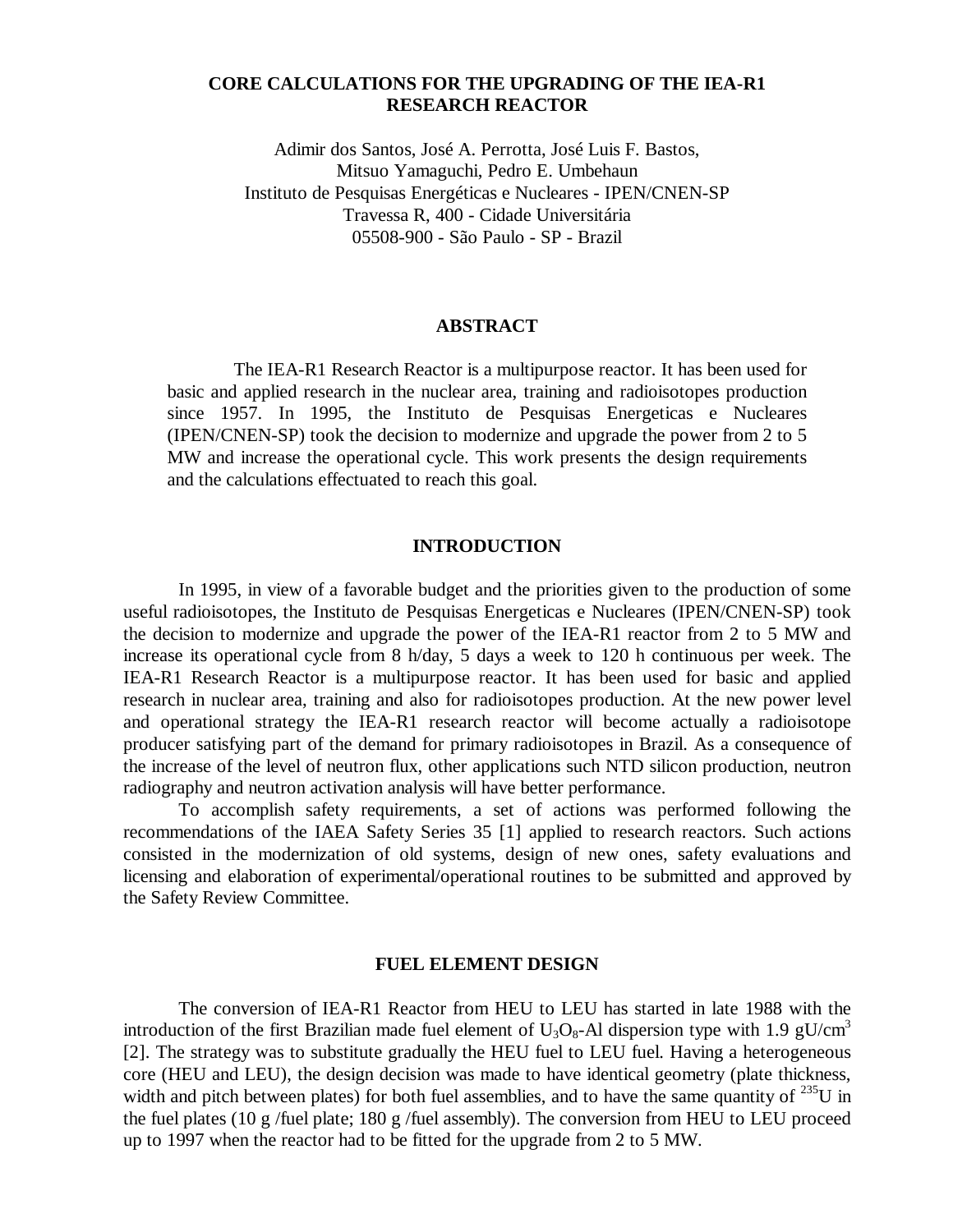In order to optimize the neutron flux and to have enough reactivity for continuous operation profiles strategy , the size of the core was changed from 30 to 25 fuel assemblies, and the uranium content of the fuel plate increased to 2.3  $gU/cm<sup>3</sup>$ . The design decision was to increase uranium content and to maintain the fuel plate geometry, this means to increase the uranium compound fraction in the dispersion. The core was completely converted from HEU to LEU but still having a heterogeneous core with different uranium fuels plate contents.

In order to increase each fuel reactivity and to lower the number of fuel elements in core and the number of fuel assemblies to be changed (and fabricated) during the year, dispersion fuel of  $U_3Si_2$ -Al with 3.0 gU/cm<sup>3</sup> will be also used in the reactor. Again, the design decision is to keep the fuel plate and fuel assembly geometry identical as the  $U_3O_8$ -Al fuels. The replacement of fuel assemblies will be done in a continuous way, having a heterogeneous core up to the equilibrium core.

In increasing the reactor power from 2 to 5 MW thermal /mechanical /fuel performance corrosion / etc. analysis had to be done. For each reactor operational condition, the fuel assembly functional requirements were demonstrated to be attended and the parameters of interest within limits and margins established.

One relevant point is the cladding corrosion rate. IPEN fuel uses Al-1060 as cladding for the fuel plate. For 5 MW the cladding temperature is higher than 2 MW and the corrosion rate will be also higher. It's planned to increase resistance to corrosion by changing the cladding from Al-1060 to Al-6262. Table I presents the actual fuel specifications.

|                                                         |                                        |                                                                                                                                                                                    | $U_3O_8$ Powder                                                                                |  | U <sub>3</sub> Si <sub>2</sub> Powder                                                                              |  |
|---------------------------------------------------------|----------------------------------------|------------------------------------------------------------------------------------------------------------------------------------------------------------------------------------|------------------------------------------------------------------------------------------------|--|--------------------------------------------------------------------------------------------------------------------|--|
| Particle Size                                           |                                        | $<$ 89 $\mu$ m; maximum of 20% $<$ 44 $\mu$ m                                                                                                                                      |                                                                                                |  | $< 89$ µm; maximum of 20% $< 44$ µm                                                                                |  |
| <b>Particle Density</b>                                 |                                        | $> 8.0$ g/cm <sup>3</sup>                                                                                                                                                          |                                                                                                |  | $> 11.7$ g/cm <sup>3</sup>                                                                                         |  |
| Specific Surface                                        |                                        | $< 0.1 \text{ m}^2/\text{g}$                                                                                                                                                       |                                                                                                |  | $< 0.15 \frac{m^2}{g}$                                                                                             |  |
| Enrichment                                              |                                        | $19.75 \pm 0.2$ wt%                                                                                                                                                                |                                                                                                |  | $19.75 \pm 0.2$ wt%                                                                                                |  |
|                                                         |                                        | U content $> 84.5\%$                                                                                                                                                               |                                                                                                |  | Si content 7.5+0.4/-0.1 %; U <sub>3</sub> Si <sub>2</sub> content >80%                                             |  |
| Maximum Impurities Level ( $\mu$ g/g)                   |                                        | Al-250;B-2;C-500;Ca+Mg-200;Cd-0.5;Cl+F-350;Cr-<br>200, Co-3; Cu-250; Fe-250; Li-5; Mn-250; Mo-250; N-<br>200;Ni-200;P-250;Pb-250;Si-250;Sn-250;Th-10;Ti-<br>250;V-250;Zn-250,W-250 |                                                                                                |  | Al-600; B-10; C-200; Cd-10; Co-10; Cu-500; Fe+Ni-<br>1500; H-200; Li-10; N-2500; O-7000; Zn-1000;<br>$others -500$ |  |
| Maximum humidity                                        |                                        | $< 1\%$                                                                                                                                                                            |                                                                                                |  |                                                                                                                    |  |
|                                                         |                                        |                                                                                                                                                                                    | Al Powder                                                                                      |  |                                                                                                                    |  |
| Particle Size                                           |                                        |                                                                                                                                                                                    | $<$ 44 $\mu$ m                                                                                 |  |                                                                                                                    |  |
| Al Content                                              |                                        |                                                                                                                                                                                    | >99%                                                                                           |  |                                                                                                                    |  |
| Al <sub>2</sub> O <sub>3</sub> Content                  |                                        |                                                                                                                                                                                    | < 0.7%                                                                                         |  |                                                                                                                    |  |
| Impurities                                              |                                        |                                                                                                                                                                                    | < 0.1%                                                                                         |  |                                                                                                                    |  |
| Chemical Composition Limits (ppm)                       |                                        |                                                                                                                                                                                    | Cu-20000;Fe+Si-95000;Mn-5000;Zn-10000;Other-5000;B-10;Cd-10;Li-10;Co-10                        |  |                                                                                                                    |  |
|                                                         |                                        |                                                                                                                                                                                    | Compact                                                                                        |  |                                                                                                                    |  |
|                                                         | $U_3O_8$ -Al (1.9 gU/cm <sup>3</sup> ) |                                                                                                                                                                                    | $U_3O_8$ -Al (2.3 gU/cm <sup>3</sup> )                                                         |  | $U_3Si_2$ -Al (3.0 gU/cm <sup>3</sup> )                                                                            |  |
| <b>U</b> Compound Mass                                  | $58.5 \pm 0.2$ g                       |                                                                                                                                                                                    | 69.7 $\pm$ 0.3 g                                                                               |  | $85.8 \pm 03$ g                                                                                                    |  |
| Al Mass                                                 | $46.8 \pm 0.2$ g                       |                                                                                                                                                                                    | $41.3 \pm 0.2$ g                                                                               |  | $46.8 \pm 0.2$ g                                                                                                   |  |
| Density                                                 | $4.1 \pm 0.2$ g/cm <sup>3</sup>        |                                                                                                                                                                                    | $4.3 \pm 02$ g                                                                                 |  | $5.2 \pm 02$                                                                                                       |  |
| Nominal Dimensions (mm)                                 | 104.2 x 59.1 x 4.2                     |                                                                                                                                                                                    |                                                                                                |  |                                                                                                                    |  |
|                                                         |                                        |                                                                                                                                                                                    | <b>Picture Frame and Cladding</b>                                                              |  |                                                                                                                    |  |
| Material                                                |                                        |                                                                                                                                                                                    | Aluminum, alloy 1060                                                                           |  |                                                                                                                    |  |
|                                                         |                                        |                                                                                                                                                                                    | <b>Fuel Plate</b>                                                                              |  |                                                                                                                    |  |
| Homogeneity                                             |                                        |                                                                                                                                                                                    |                                                                                                |  |                                                                                                                    |  |
| Nominal                                                 |                                        |                                                                                                                                                                                    | 26.8 $mg^{235}U/cm^{2}$<br>32.4 $mg^{235}U/cm^{2}$<br>42.6 mg <sup>235</sup> U/cm <sup>2</sup> |  |                                                                                                                    |  |
| Maximum Central Deviation                               |                                        |                                                                                                                                                                                    | ±12%                                                                                           |  |                                                                                                                    |  |
| <b>Maximum Extremities Deviation</b>                    |                                        |                                                                                                                                                                                    | ± 25%                                                                                          |  |                                                                                                                    |  |
| <b>Blister Test</b>                                     |                                        |                                                                                                                                                                                    | 500 °C/1 hour without any blister                                                              |  |                                                                                                                    |  |
| Dimensions (mm)                                         |                                        |                                                                                                                                                                                    |                                                                                                |  |                                                                                                                    |  |
| <b>Internal Plate Dimensions</b>                        |                                        |                                                                                                                                                                                    | 625 x 70.75 x 1.52                                                                             |  |                                                                                                                    |  |
| <b>External Plate Dimensions</b>                        |                                        |                                                                                                                                                                                    | 714 x 70.75 x 1.52                                                                             |  |                                                                                                                    |  |
| <b>Active Region Dimensions</b>                         |                                        |                                                                                                                                                                                    | 590 (min.) x 60.35 (min.) x 0.76                                                               |  |                                                                                                                    |  |
| <b>Cladding Thickness</b>                               |                                        |                                                                                                                                                                                    | $0.38$ (nominal); $0.25$ (min.)                                                                |  |                                                                                                                    |  |
| Defects                                                 |                                        |                                                                                                                                                                                    |                                                                                                |  |                                                                                                                    |  |
| White Points                                            |                                        |                                                                                                                                                                                    | $< 0.5$ mm of diameter. ; $> 0.4$ mm from plate border                                         |  |                                                                                                                    |  |
| <b>Cladding Surface</b><br><b>Surface Contamination</b> |                                        |                                                                                                                                                                                    | $< 0.1$ of depth                                                                               |  |                                                                                                                    |  |
|                                                         |                                        |                                                                                                                                                                                    | $< 10 \mu$ g of U per plate                                                                    |  |                                                                                                                    |  |
| Side Plates, Bottom Nozzle and Handle Pin               |                                        |                                                                                                                                                                                    |                                                                                                |  |                                                                                                                    |  |
| Material<br>Aluminum - alloy 6262 T6                    |                                        |                                                                                                                                                                                    |                                                                                                |  |                                                                                                                    |  |
| <b>Fuel Element Assembly</b>                            |                                        |                                                                                                                                                                                    |                                                                                                |  |                                                                                                                    |  |
| Fuel Plate Extraction Force (mechanically assembled)    |                                        |                                                                                                                                                                                    | 20 to 30 N/mm                                                                                  |  |                                                                                                                    |  |
| Water Channel Width                                     |                                        |                                                                                                                                                                                    | 2.89 mm                                                                                        |  |                                                                                                                    |  |

Table I - General Fuel Element Assembly Specification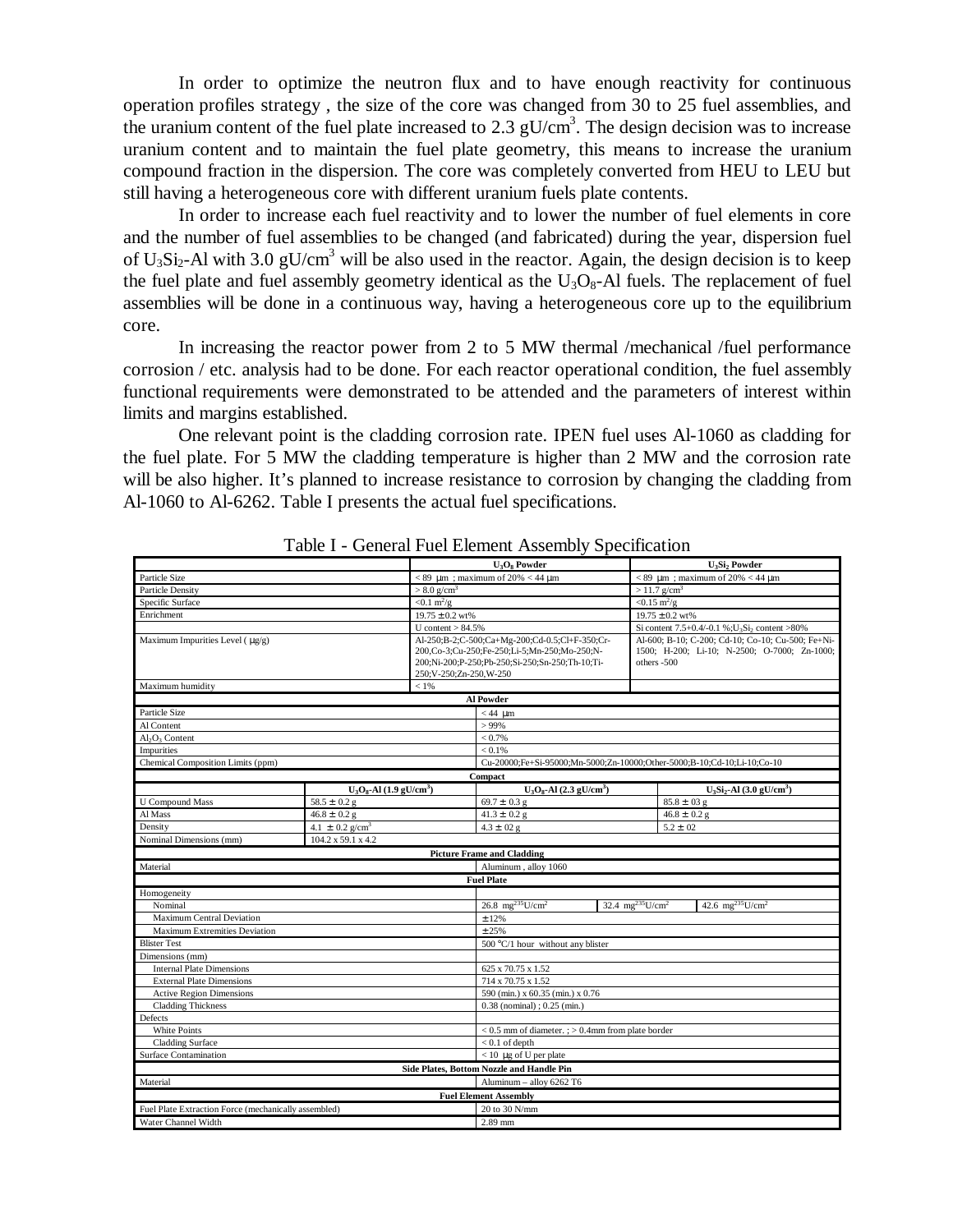## **NEUTRONIC CALCULATIONS**

Figure 1 shows the standard configuration of the IEA-R1 reactor core with 21 standard fuel elements and 4 control elements and Figure 2 shows the  $^{235}$ U burnup distribution for the design of the first core at 5 MW (September 1997). The standard fuel elements (FE) numbered 153 to 159 contain 2.3 g U/cm<sup>3</sup> while the remainders contain 1.9 g U/cm<sup>3</sup>.



| 134   | 147   | 150  | 139   | 144   |
|-------|-------|------|-------|-------|
| 25,25 | 14,46 | 6,09 | 24,67 | 9,10  |
|       |       |      |       |       |
| 155   | 148   | 151  | 145   | 156   |
| 0,00  | 7,54  | 2,60 | 7,63  | 0,00  |
|       |       |      |       |       |
| 143   | 138   | 149  | 146   | 132   |
| 12,89 | 24,55 | 5,27 | 14,68 | 26,00 |
| 157   | 136   | 158  | 140   | 159   |
| 0,00  | 22,66 | 0,00 | 17,04 | 0,00  |
|       |       |      |       |       |
| FE    |       |      |       |       |
| B(%)  |       |      |       |       |

153 ||141 ||152 ||137 ||154

 $0,00$  | 16,46 | 1,92 | 21,68 | 0,00

Figure 2. <sup>235</sup>U Burn-up Distribution.

Figure 1. Standard Configuration.

The calculational methodology is based on LEOPARD [3, 4] and HAMMER-TECHNION [5] codes for cross-section generation, 2DB [6] code for the core and burn-up calculations in a two-dimensional geometry and CITATION [7] code for a threedimensional analysis. The fuel cross-section is performed with LEOPARD (version modified by Michigan University, where a plate geometry option was included) using a standard cell model (fuel, cladding and moderator) with an extra region to take into account other regions of the fuel element. The HAMMER-TECHNION is used to generate the crosssections for the non-fuel regions such as reflector, control rods, etc. The reactor power history is simulated with 2DB in a two-dimensional model. Three-dimensional calculations is finally made with CITATION for effective multiplication factor, neutron flux and power density distributions, integral and differential control rod worth, reactivity coefficients and kinetic parameters.

The core reactivity excess requirements for 6 cycles of 5 days of continuous operation are: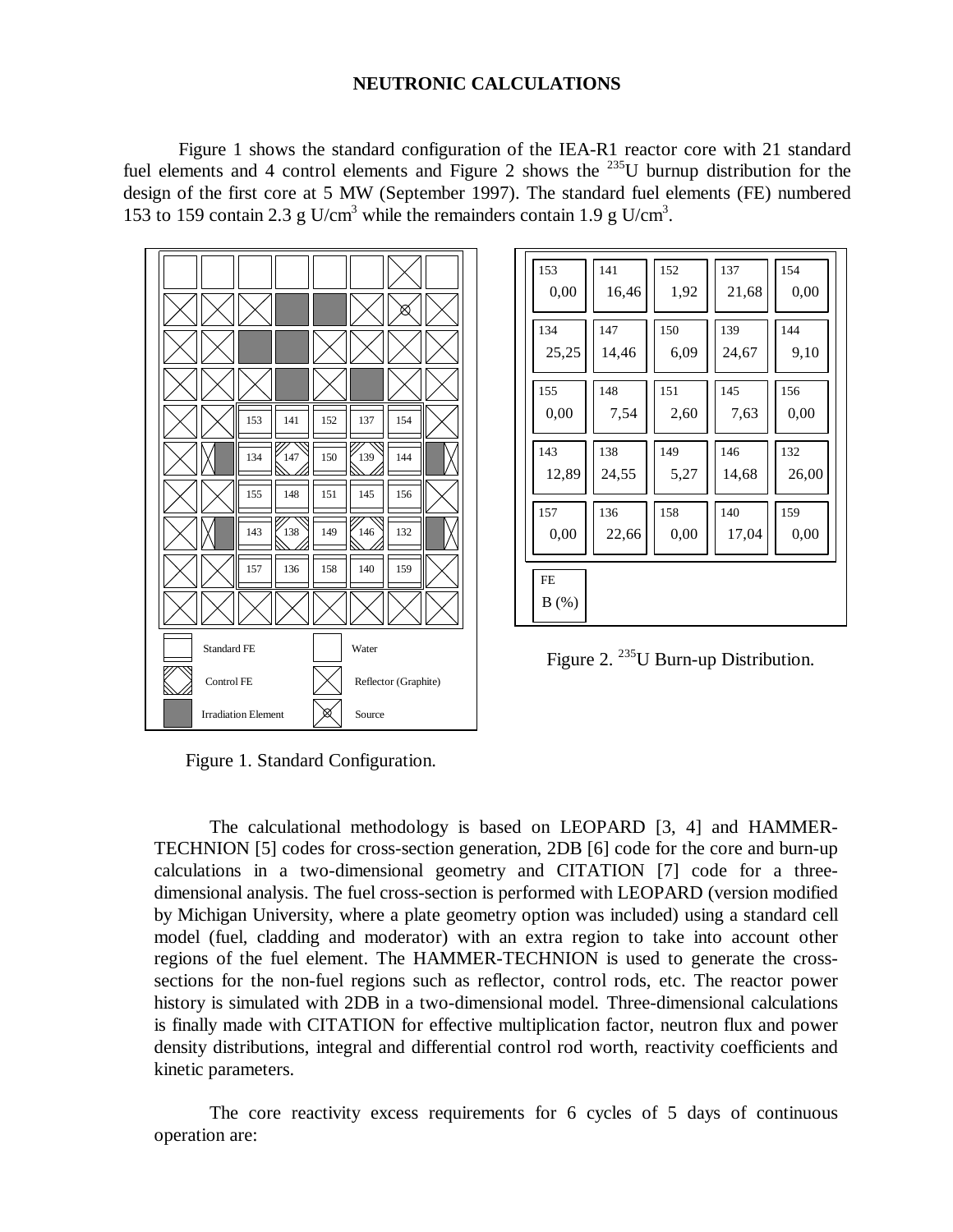| • xenon equilibrium                          | 3200 pcm;                   |
|----------------------------------------------|-----------------------------|
| • restart up to 1 hour after scram           | $\frac{1}{2}$<br>800        |
| • power defect                               | $\ddot{\phantom{0}}$<br>300 |
| • operation control margin                   | $\ddot{\phantom{0}}$<br>500 |
| • 6 cycles of 5 days of continuous operation | $\ddotsc$<br>1800           |
| • experiments                                | 1000 "; and                 |
| • total                                      | 7600 pcm.                   |
|                                              |                             |

The purpose of the design criteria is to assure that the reactor operation is safe and controlled so that the reactor can be shut down and held subcritical for all operational states and that safety limits are not exceeded. Thus, the following design criteria have been established based on the Safety Series-35 [1]:

- at least 200 % of the maximum reactivity excess shall be available in the reactivity control mechanisms. This criterion assures a shutdown margin of 100 % over the reactivity excess;
- the reactor shall be maintained subcritical when the most reactive control rod is fullywithdrawn and the others are fully-inserted (stuck-rod criterion). In this condition the effective multiplication factor shall be less than 0.98;
- the maximum rate of addition of positive reactivity shall be less than 35 pcm/s; and
- the temperature and void reactivity coefficients shall be negative.

Table II shows the main neutronic parameters for the core configuration for 5 MW. The effective multiplication factor satisfies the excess reactivity requirements to 6 cycles of 5 days of continuous operation. The control rod worth is at least twice the reactivity excess, therefore, assures a shutdown margin greater than 100 %. The maximum rate of addition of positive reactivity by control rod withdrawn is less than the value specified on design criterion. All reactivity coefficients are negative within the operation temperature range. Table II shows also the kinetic parameters calculated by CITATION code in a standard 4 energy groups structure.

| Parameter                                                                                      | Value                       |
|------------------------------------------------------------------------------------------------|-----------------------------|
| Effective multiplication factor $(k_{\text{eff}})$ , all control rods out                      | 1.07594                     |
| $k_{\text{eff}}$ , all control rods in                                                         | 0.89643                     |
| k <sub>eff</sub> , all control rods in without most reactive                                   | 0.95201                     |
| control rod worth                                                                              | 18784 pcm                   |
| maximum reactivity insertion rate by control rod withdrawn                                     | $26.4$ pcm/s                |
| average fuel temperature coefficient $(\alpha_F)$ from 20°C to 100°C                           | $-1.91$ pcm/ $\rm ^{o}C$    |
| average moderator temperature coefficient $(\alpha_M)$ (20 <sup>o</sup> C - 80 <sup>o</sup> C) | $-12.26$ pcm <sup>o</sup> C |
| average moderator density coefficient $(\alpha_{MD})$ (20°C - 80°C)                            | $-10.42$ pcm <sup>o</sup> C |
| average void coefficient $(\alpha_V)$ (0 to 2.7 % void)                                        | $-231.92$ pcm/% void        |
| effective delayed neutron fraction $(\beta_{\text{eff}})$                                      | 0.00763                     |
| prompt neutron generation time $(\Lambda)$                                                     | $57.90 \,\mu s$             |

Table II. Neutronic Parameters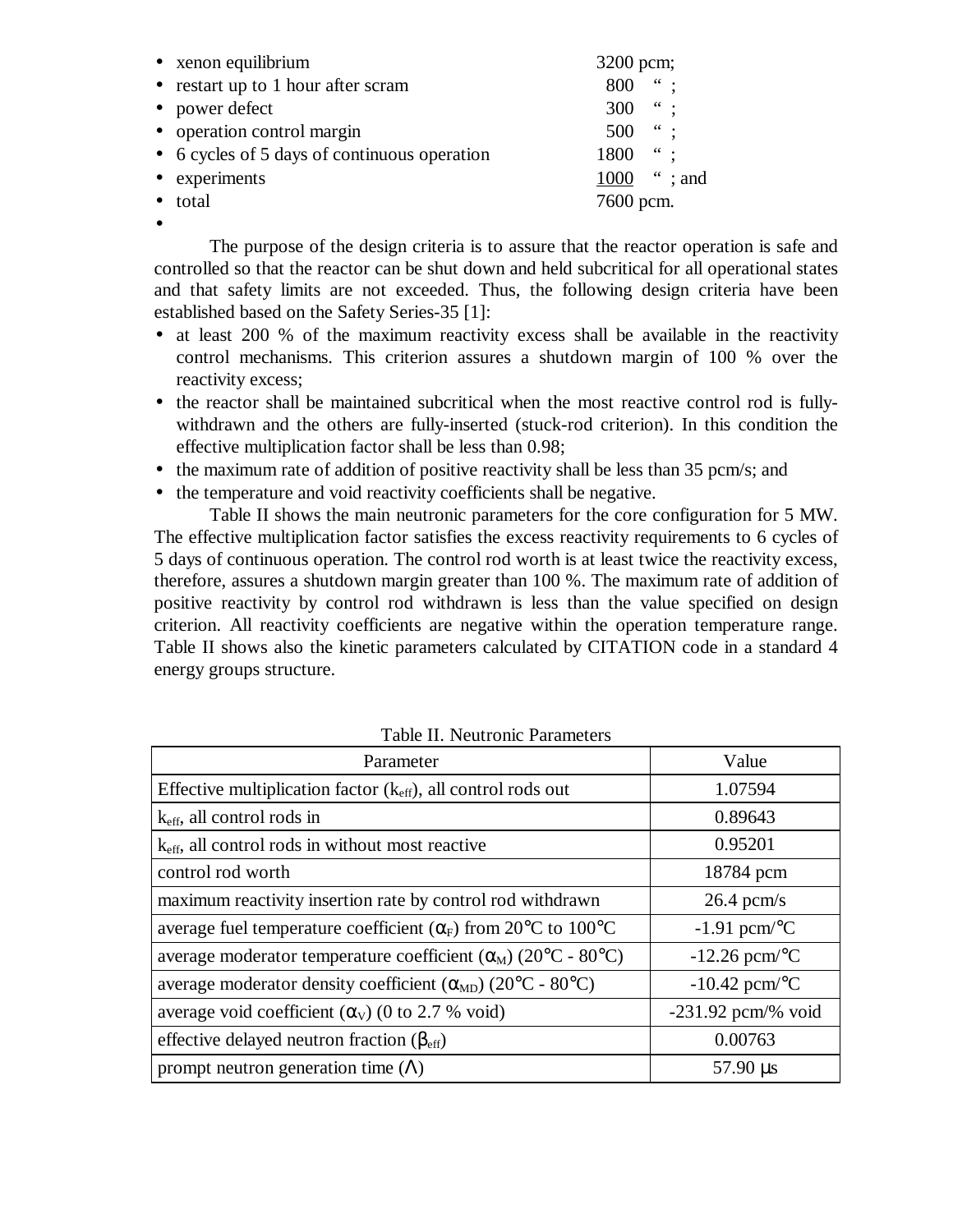## **THERMAL HYDRAULIC CALCULATIONS**

 The purpose of thermal-hydraulic calculations is to estimate temperatures, heat fluxes and flow rates at the fuel elements of the core and to verify if these parameters are within the design limits.

The calculational methodology is based on COBRA 3C/RERTR [8] code. This code is a modified version of COBRA 3C/MIT. The fuel heat transfer model considers radial conduction within the fuel and convection to the cooling fluid. Axial conduction at the meat and at the cladding is neglected. The fuel is divided into 25 equally spaced nodes in the axial direction.and 6 nodes in the radial direction (5 for the meat and one for the cladding). The coolant fluid is also divided in 25 nodes in the axial direction.

The design criteria must assure that, during operational state, adequate core cooling capacity will be available to keep the reactor fuel with adequate thermal safe margins. The basics information on thermal-hydraulic core design, based on the correlations of the TEC-DOC 233 [9] and the recommendations of the Safety Series-35 [1], include the following:

- The coolant temperature shall be less than the saturation temperature;
- The average temperature at the clad surface shall be less than  $95^{\circ}$  C, to limit the rate of corrosion;
- The peak clad surface temperature shall be less than the ONB temperature;
- The coolant velocity shall be limited to 2/3 of the critical velocity;
- The peak heat flux shall be less than the heat flux for flow instability;
- The peak heat flux shall be less than the burnout heat flux.

The heat flux for flow instability was calculated by the correlation proposed by Whittle and Forgan [10]. The maximum coolant velocity, for design purposes is recommended to be limited to  $2/3$  of the critical velocity which was estimated by Miller[11]. The clad surface temperature over which nucleate boiling may occur was calculated by the correlation developed by Bergles and Rohsenow [12]. To determine the minimum DNBR the Labuntsov [13] correlation was used.

The simulations performed were based on conservative assumptions where all uncertainties are considered at the same time. Table III shows the uncertainties considered which are related to the temperature and flow rate measurements, geometric tolerances and model uncertainties.

| a aoicht<br>Oncertammes Considered |                      |  |  |
|------------------------------------|----------------------|--|--|
| <b>Parameters</b>                  | <b>Uncertainties</b> |  |  |
| <b>Flow Rate</b>                   | 10%                  |  |  |
| <b>Inlet Temperature</b>           | $2^0C$               |  |  |
| Power measurement                  | 5%                   |  |  |
| Meat thickness                     | 10%                  |  |  |
| Repartition uranium                | 12%                  |  |  |
| Uranium content                    | 2%                   |  |  |
| Thickness channel                  | 10%                  |  |  |
| Neutronic model                    | 10%                  |  |  |
| Over power                         | 10%                  |  |  |

Table III – Uncertainties Considered

Table IV shows the main safety margins obtained for this core considering all the uncertainties.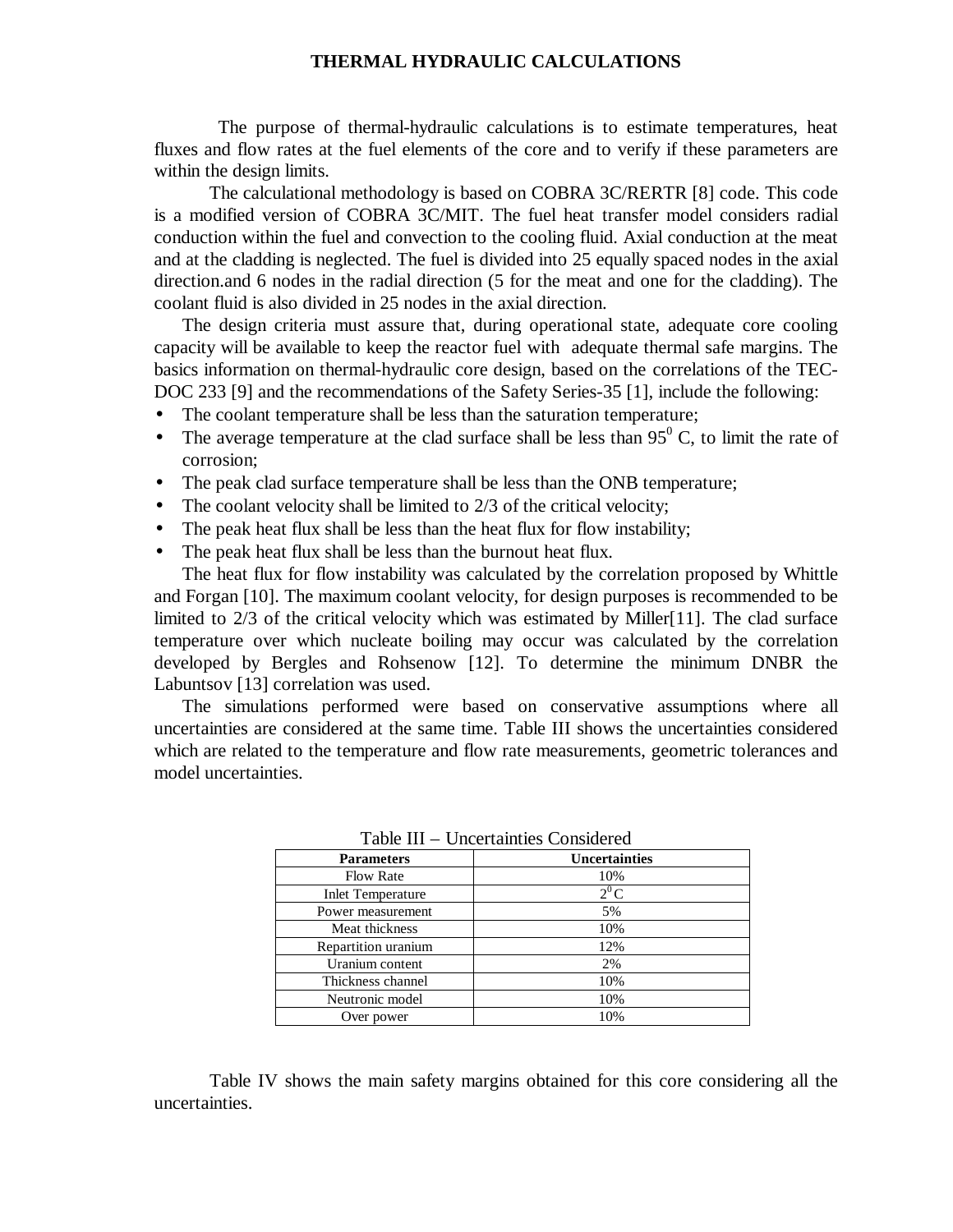| ***** * *<br>1.14        |                         |                              |                                    |  |
|--------------------------|-------------------------|------------------------------|------------------------------------|--|
| <b>Parameters</b>        | <b>Calculated Value</b> | <b>Limit Value</b>           | <b>Safety Margin</b><br>Percentual |  |
| Coolant Temperature      | $62^0$ C                | $112^{\circ}$ C (saturation) | 80%                                |  |
| Peak Surface Temperature | $94^0$ C                | $118^0$ C (ONB               | 24%                                |  |
|                          |                         | Temperature)                 |                                    |  |
| Average Surface          | $72^0$ C                | $95^0C$                      | 32%                                |  |
| Temperature              |                         |                              |                                    |  |
| Heat Flux for Flow       | 32.7 W/cm <sup>2</sup>  | 105.6 W/cm <sup>2</sup>      | 223%                               |  |
| Instability              |                         |                              |                                    |  |
| Flow Velocity            | $2.11 \text{ m/s}$      | $15 \text{ m/s}$             | 610%                               |  |
| <b>MDNBR</b>             | 9.0                     | 2.0                          | 350%                               |  |

Table IV – Main Safety Margins

Figure 4 shows the temperature distribution along the hot channel, the coolant temperature at the channel outlet and the ONB temperature. The maximum temperature, obtained at the maximum flux region (0.80 m from the top of the plate), is  $96^{\circ}$  C for the meat and  $94^{\circ}$  C for clad surface. These temperatures are far below the ONB temperature, which is  $120^{\circ}$  C at the same position.



#### **CONCLUSION**

In the upgrading of the IEA-R1 Research Reactor, the core was completely converted from HEU to LEU. Its size was changed from 30 to 25 fuel elements in order to optimize the neutron flux. Also, the uranium content of the fuel plate was increased to 2.3 gU/cm<sup>3</sup>. Neutronic, thermalhydraulic and fuel performance analyses of the IEA-R1 core for 5 MW showed that all criteria are within the limits and margins established.